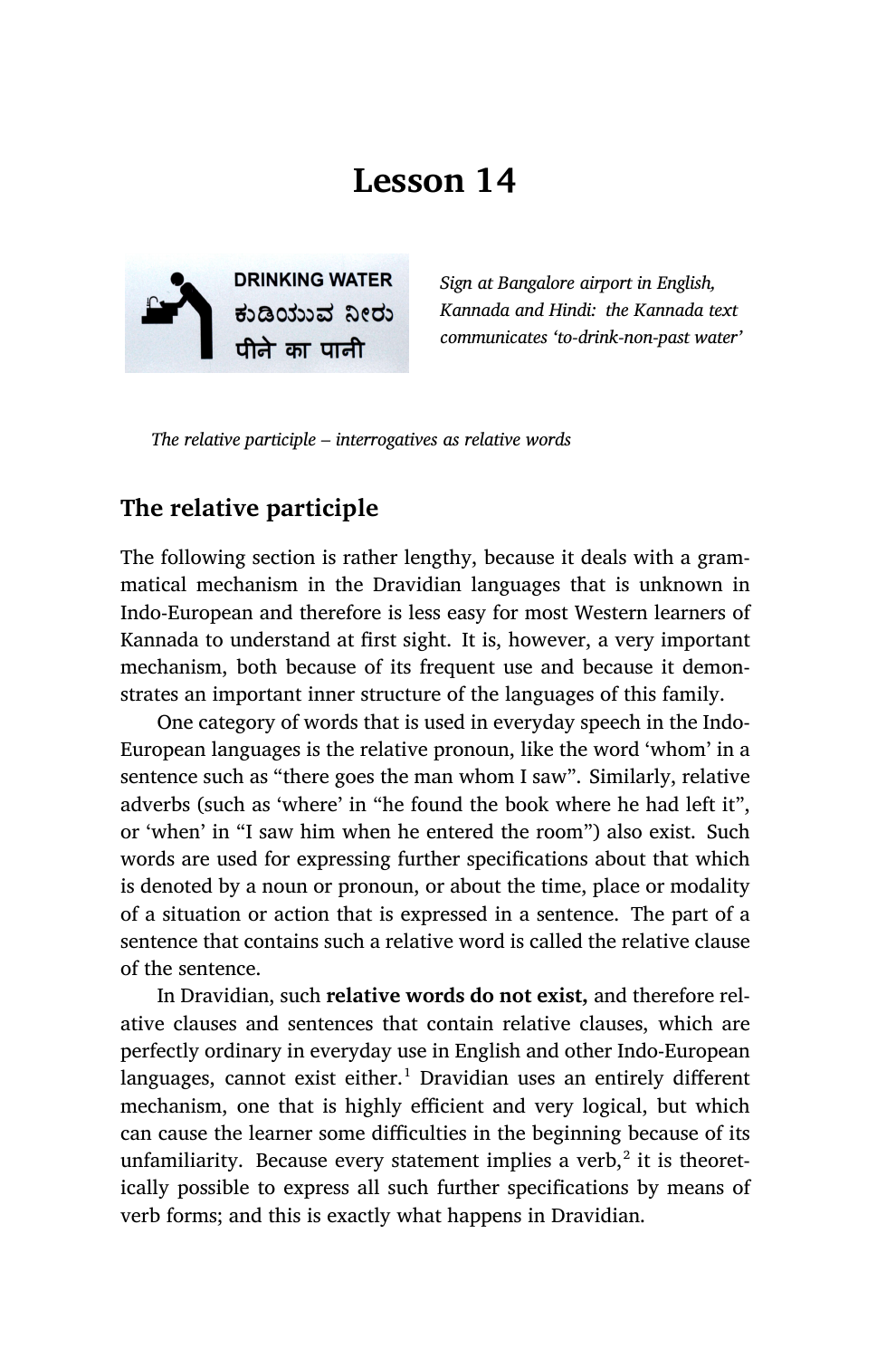To understand the use of these verb forms (which are commonly called **relative participles;** occasionally linguists also speak of **verbal adjectives**), it is useful to first consider a somewhat similar verbal construction in English. The sentence

*There goes the man whom I saw.*

could be rephrased as

*The man seen by me goes there.*

Although this second sentence sounds rather artificial in modern English, it is understandable. $^3$  In Kannada, the corresponding sentence would be

> ನಾನು ನೋಡಿದ ಮನುಷ್ಯ ಅಲ್ಲಿ ಹೋಗುತ್ತಾನೆ. *Nānu nōḍida manuṣya alli hōguttāne.*

Word by word, the Kannada sentence runs "I seen man there goes".

What has happened here? The most remarkable part of this sentence is the third word, *nōḍida.* The past stem of the verb *nōḍu* 'to see' is *nōḍid,* after which, as we have seen in lesson 3, personal endings are added to create finite forms: *nōḍid + enu* gives *nōḍidenu* 'I saw', etc. If, instead of a personal suffix, one adds a short *a,* a **relative participle** is created. This participle can be considered a type of attributive word, like an adjective.<sup>4</sup> It carries the meaning that is expressed by the verb root from which it is derived, and it also carries an indication of time. (There is also a relative participle for the non-past, i.e., present or future, to be discussed later in this lesson, as well as a negative relative participle, to be discussed in a later lesson.) Thus the word *nōḍida* indicates that what is expressed by the word that follows it is in some way specified by the act of seeing, and that this seeing took place in the past.

Secondly, the word *nānu* in the model sentence deserves attention. This is of course 'I', in the nominative case. In the parallel sentence in an Indo-European language, the agent of the action (seeing) is not expressed by the nominative, but by means of a preposition ('seen by me' ,von mir gesehen', etc.), because the past participle that is used in these Indo-European languages is a past passive participle. Although the Dravidian languages have grammatical devices by which the Indo-European passive mood can to some extent be imitated, the passive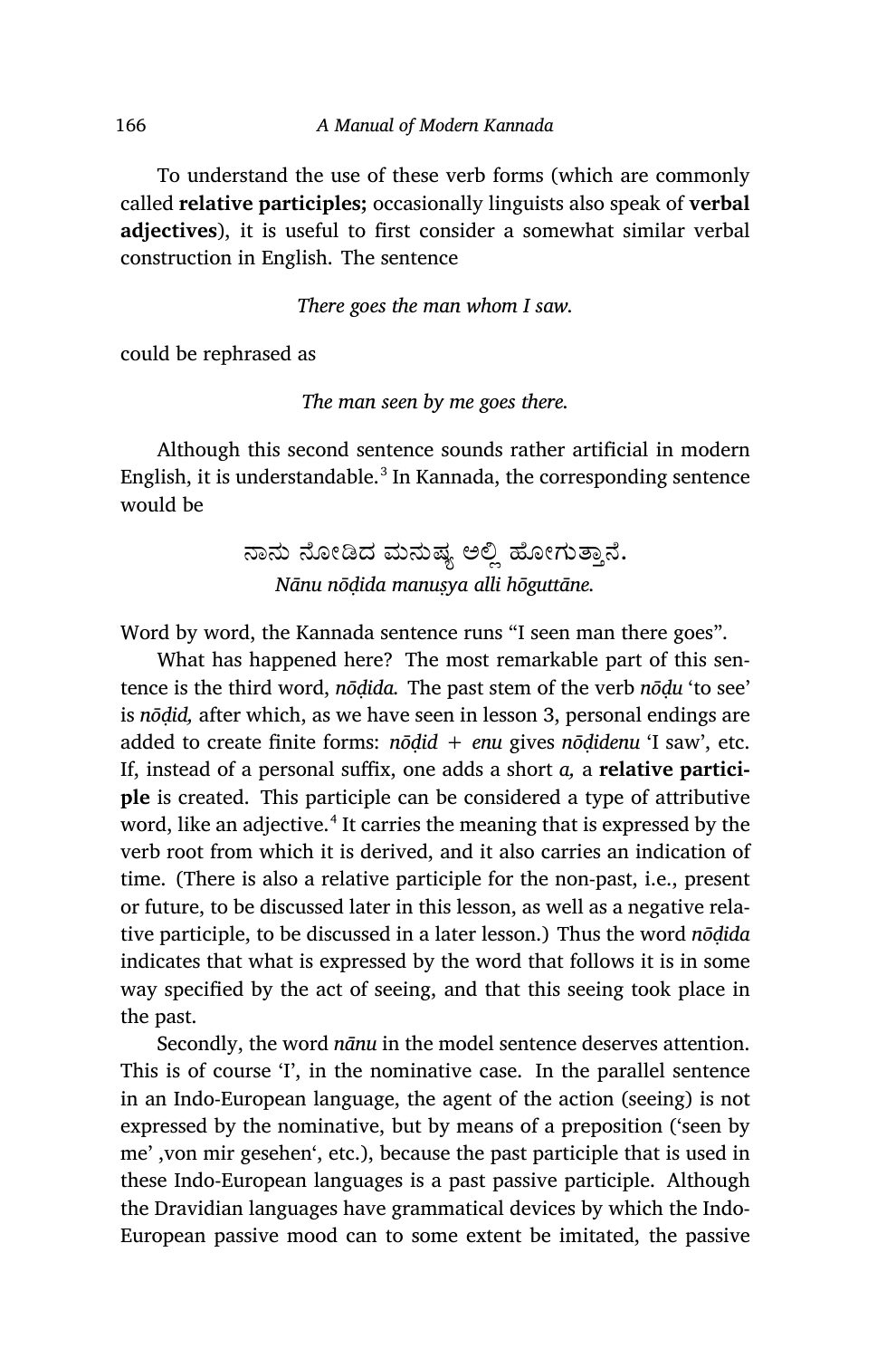participle does not exist. The verb form *nōḍida* is active, and therefore the agent of the verb is put in the case that is customary for indicating the agent in any sentence, namely, the nominative.

The surprising result of the application of these syntactic rules is that the sentence *Nānu nenne nōḍida manuṣya alli hōguttāne* contains two nominatives: one expressing the agent of the verb *nōḍu* and another one expressing the agent of the verb *hōgu.*

The feature of the Dravidian relative participle that is initially confusing to the learner is that the phrase *nōḍida manuṣya* by itself does not indicate whether the 'man' is the subject, object, or anything else of the 'seeing'. This is illustrated by the model sentence in a slightly, but importantly, modified form:

### ನನ್ನನ್ನು ನೋಡಿದ ಮನುಷ್ಯ ಅಲ್ಲಿ ಹೋಗುತ್ತಾನೆ. *Nannannu nōḍida manuṣya alli hōguttāne.*

Here the original *nānu* 'I' (nominative), has been replaced by *nannannu* 'me' (accusative). This sentence too is grammatically perfectly acceptable, but it means something different. The 'me' is obviously the object of an action, and this action must be the 'seeing'. Since *nannannu* cannot be the agent, it is understood that the next noun or pronoun following the participle must be the agent; hence this modified sentence means: "The man who saw me goes there."

However, we can make the sentence still more complicated:

ನನ್ನನ್ನು ನೋಡಿದ ಮನುಷ್ಯನನ್ನು ಅಲ್ಲಿ ನೋಡಿದರು. *Nannannu nōḍida manuṣyanannu alli nōḍidaru.*

Here again, the 'me' must be the object of the 'seeing', therefore the 'man' must be the agent; but 'man' here is also in the accusative case. This means that *manuṣyanannu* too must be the object of a verb, and this second verb appears at the end of the sentence: *nōḍidaru* 'they saw'. (Here the subject is indicated by the personal ending.) This sentence means: "There they saw the man who saw me." (literally: 'me seen man there saw-they').<sup>5</sup>

Other case forms are also possible:

ನನ್ನನ್ನು ನೋಡಿದ ಮನುಷ್ಯನಿಗೆ ಪುಸ್ತಕ ಕೊಟ್ಟೆನು. *nannannu nōḍida manuṣyanige pustaka koṭṭenu.* (Me seen man-to book gave-I.)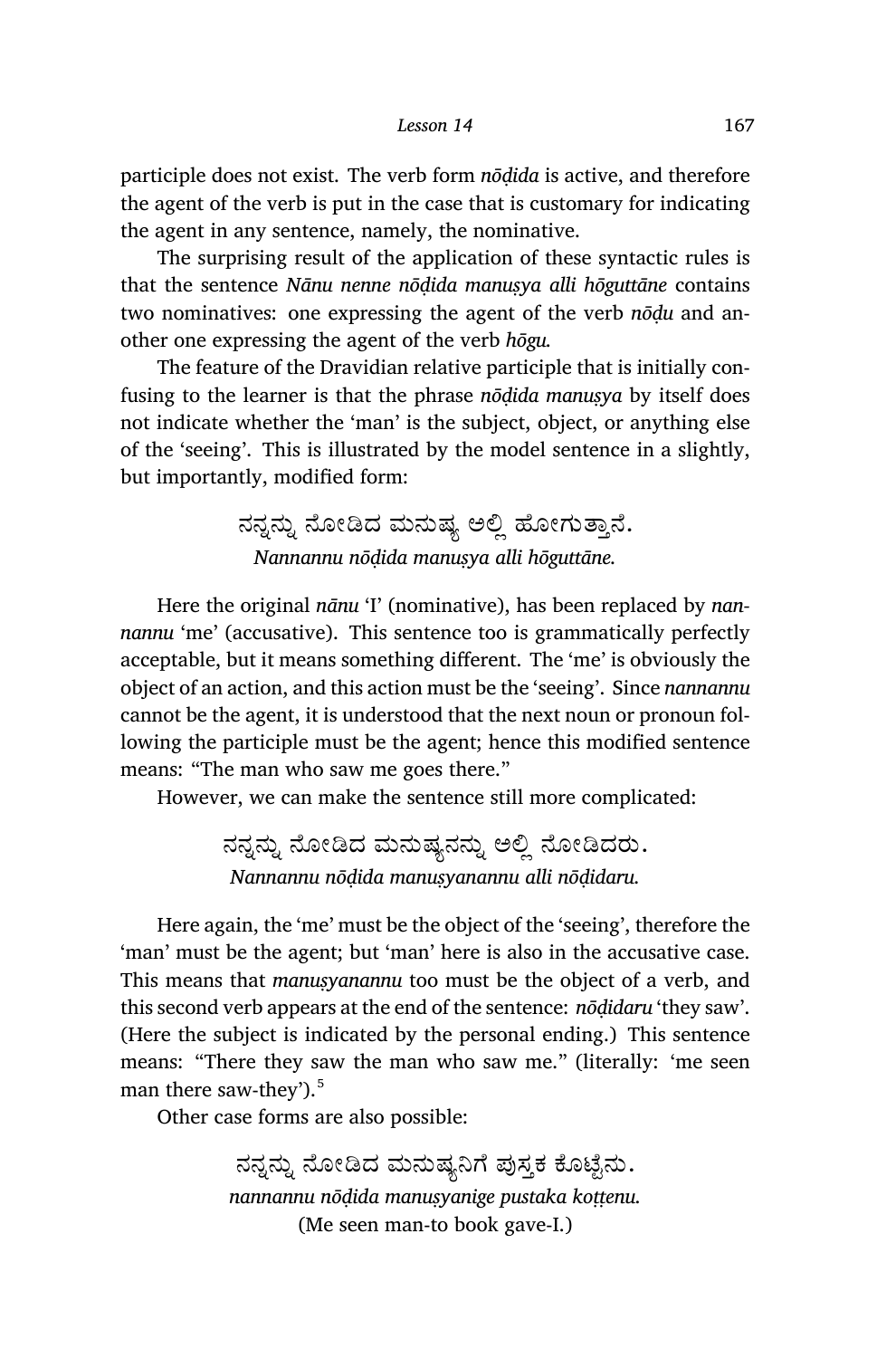This means: "I gave a book to the man who saw me."

From the above examples it should be clear that a relative participle such as *nōḍida* expresses nothing more than 'seeing' (*nōḍu*) + 'past' (*nōḍid*) + 'related to' (*nōḍida*). It is helpful for the beginning learner to think of the final *a* as a connecting suffix, similar to the marker of the genitive case.<sup>6</sup>

Sometimes, when translating into a Western language, one must actively and imaginatively think along with the Kannada speaker / writer to create appropriate translations of Kannada sentences.<sup>7</sup> One 'problem' for students who come from an Indo-European language is that the Dravidian relative participle is neither active nor passive, nor does it contain any information about person, gender, number or case of the words to which it relates in the sentence: it only communicates that some action or process took or takes place with regard to something or someone else at a certain time. Any further information is contained in the word order and in the grammatical case endings of other words: not in the relative participle. The sentence

### ನನಗೆ ತೋರಿಸಿದ ಹಣ್ಣು ಚೆನ್ನಾಗಿದೆ. *Nanage tōrisida haṇṇu cennāgide.*

means: "The fruit that was shown to me is tasty (good)." Here it is obvious that *nanage* 'to me', being a dative, cannot be the agent of the act of *tōrisu* 'to show', which is a transitive verb, and the *hannu* 'fruit' surely did not show itself; *tōrisida* means that the following *hannu* is somehow specified by the act of showing in the past. The broader context in which the sentence was used would communicate who or what had shown the fruit. Here the subject is not explicitly stated, and the relative participle is most easily translated as a phrase in the passive mood.

Examples with past relative participles derived from other verbs:

|                                   | ನಾನು ಮಾಡಿದ ಕೆಲಸ nānu māḍida kelasa the work which I | did ('I-done work')                                    |
|-----------------------------------|-----------------------------------------------------|--------------------------------------------------------|
| ಅಲಿ ಮಾಡಿದ ಕೆಲಸ alli māḍida kelasa |                                                     | the work that was<br>done there ('there<br>done work') |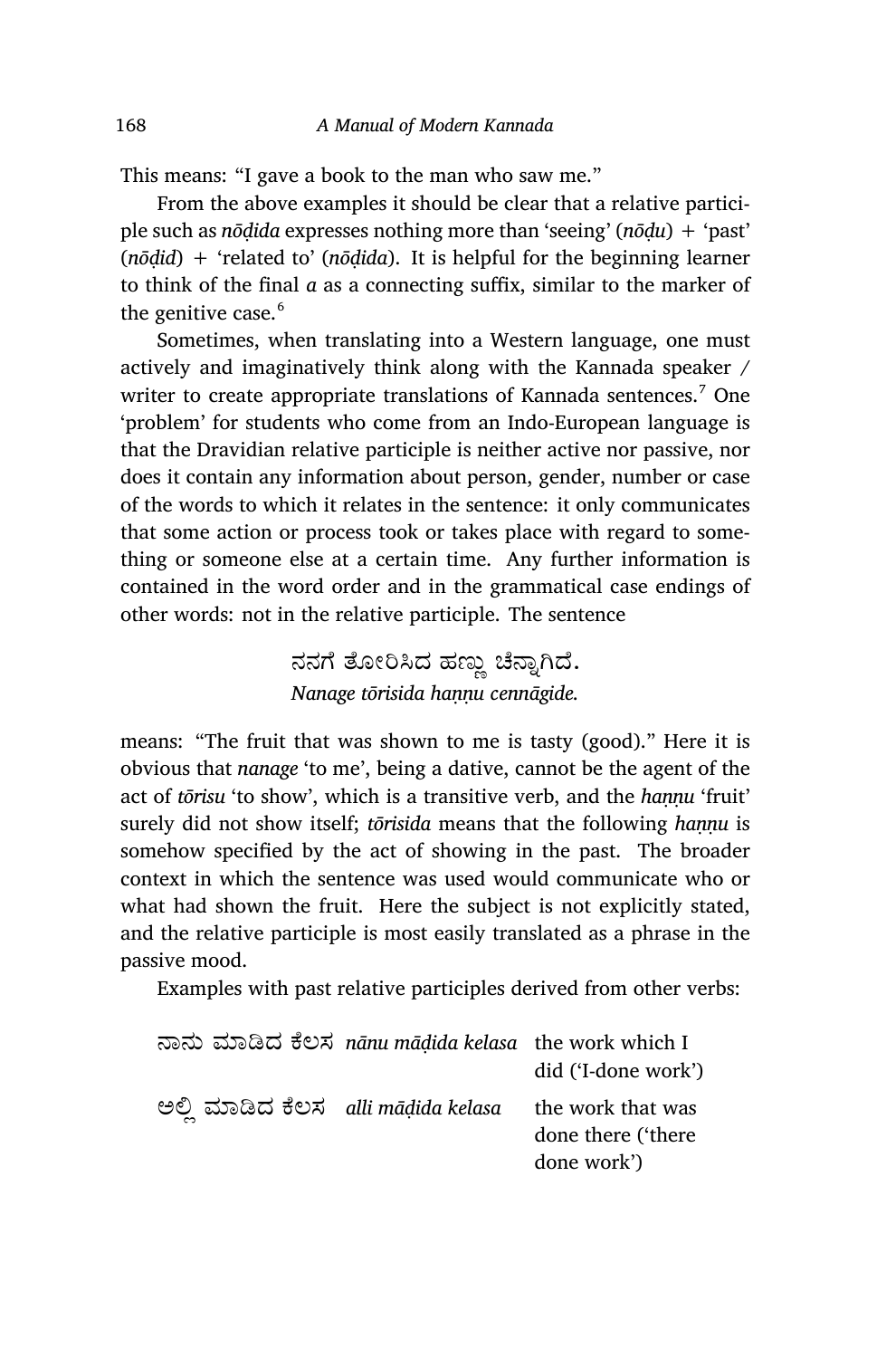| ಅವನು ಹೇಳಿದ ಜಾಗ avanu hēļida jāga |                                                                     | the place about<br>which he spoke<br>('he-said place')      |
|----------------------------------|---------------------------------------------------------------------|-------------------------------------------------------------|
| ನನಗೆ ಹೇಳಿದ ಜಾಗ                   | nanage hēļida jāga                                                  | the place about<br>which I was told<br>('me-to said place') |
| ಅವನು ಬಂದ ನಗರ                     | avanu bamda<br>nagara                                               | the city to which<br>he came                                |
| ಅವನು ವಾಸ<br>ಮಾಡಿದ ನಗರ            | avanu vāsa mādida<br>nagara                                         | the city where he<br>lived                                  |
| ಅವಳು ಬರೆದ ಪತ್ತ                   | avalu bareda patra                                                  | the letter which she<br>wrote                               |
| ಅವಳಿಗೆ ಬರೆದ ಪತ್ರ                 | avalige bareda patra                                                | the letter that was<br>written to her                       |
| ಪತ                               | ನಾನು ಅವಳಿಗೆ ಬರೆದ nānu avalige bareda the letter that I had<br>patra | written to her                                              |



*English 'translations' can reveal problems in linguistic comprehension: ಈಡು- ಾĥ ಒೆಯುವ ಸ´ಳ means 'sacrificial-coconut to-break-non-past place'. At the Chamundi Temple, atop Chamundi Hill, Mysore*<sup>8</sup>

Curiously, there are **no separate relative participles for the two other tenses, but only combined 'non-past' participles** that refer either to the present or to the future.<sup>9</sup> These participles are formed from the future stem, again with an *a* instead of a personal ending.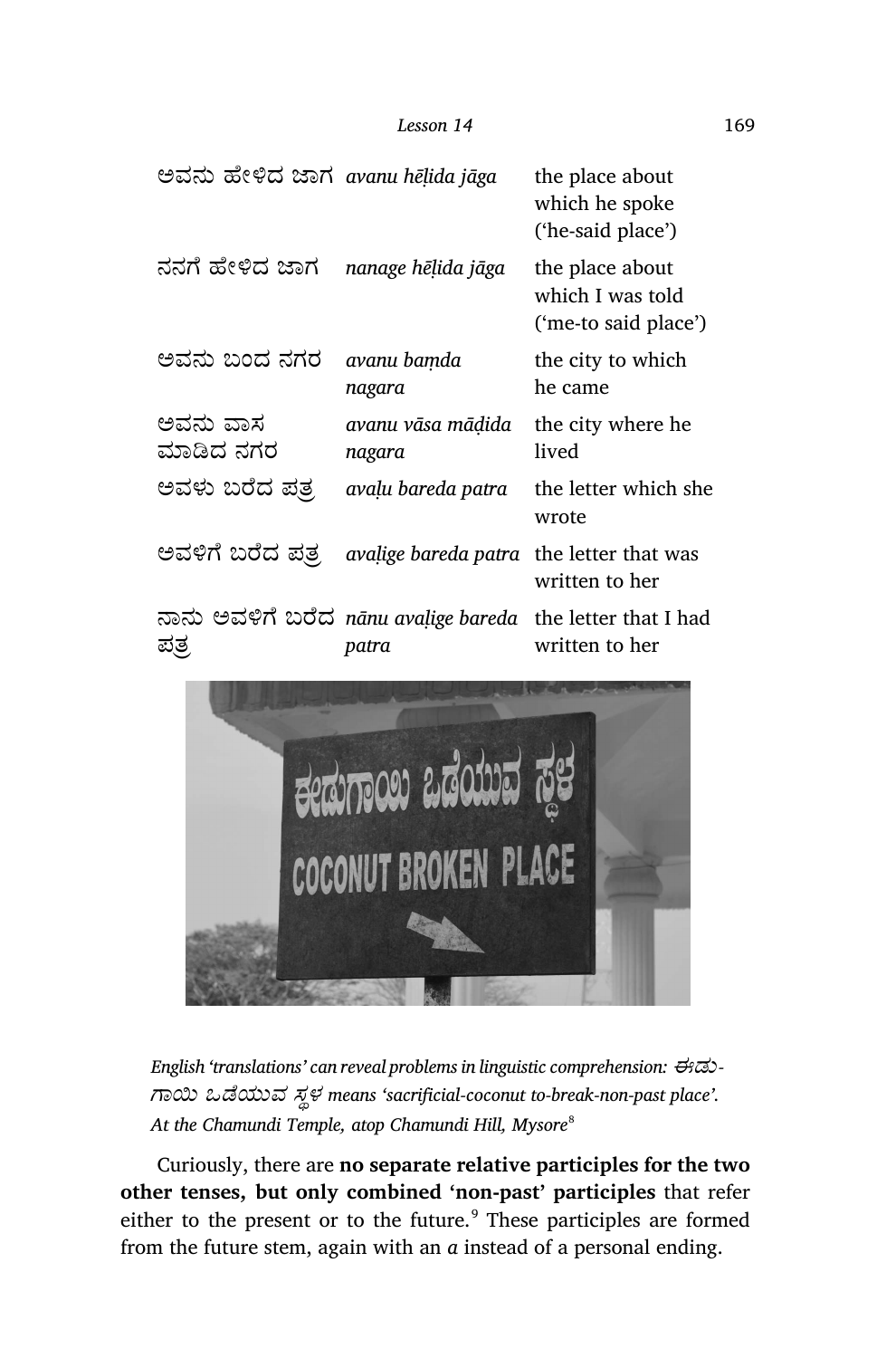| ನಾನು ಮಾಡುವ<br>ಕೆಲಸ                  | nānu māduva kelasa the work which I | (will) do                                         |
|-------------------------------------|-------------------------------------|---------------------------------------------------|
| ಅಲ್ಲಿ ಮಾಡುವ ಕೆಲಸ alli māḍuva kelasa |                                     | the work that is<br>being / will be<br>done there |
| ಅವನು ಹೇಳುವ<br>ಜಾಗ                   | avanu hēļuva jāga                   | the place about<br>which he speaks                |
| ನನಗೆ ಹೇಳುವ ಜಾಗ                      | nanage hēļuva jāga                  | the place about<br>which I am being<br>told       |
| ಅವನು ಬರುವ ನಗರ                       | avanu baruva<br>nagara              | the city to which<br>he comes                     |
| ಅವನು ವಾಸ<br>ಮಾಡುವ ನಗರ               | avanu vāsa māduva<br>nagara         | the city where he<br>lives                        |
| ಅವಳು ಬರೆಯುವ<br>ಪ್ರತ್ರ               | avaļu bareyuva<br>patra             | the letter which she<br>writes                    |
| ಅವಳಿಗೆ ಬರೆಯುವ<br>ಪತ್ರ               | avalige bareyuva<br>patra           | the letter that is<br>being written to<br>her     |

The adjectivizing suffix -*āda,* which we learnt about in an earlier chapter, is actually the relative participle (past tense) of the verb *āgu* 'to become'. Therefore, an expression such as *oraṭāda mātu* 'a coarse word' literally means 'a word that became a coarse thing'; *nijavāda kathe* 'a true story' is literally 'a story that became a true thing'.

Relative participles can also be pronominalized:

| ನಾನು ಓದಿದ<br>ಪತ್ರ                     |                        | <i>nānu ōdida patra</i> the letter which I read |
|---------------------------------------|------------------------|-------------------------------------------------|
| ನಾನು ಓದಿದುದು nānu ōdidudu $^{\rm 10}$ |                        | the thing which I read                          |
| ಈ ಕೆಲಸ<br>ಮಾಡಿದವನು                    | ī kelasa<br>mādidavanu | he who did this work                            |

Such pronominalizations of relative participles are very common, and it is important that the learner understands the mechanism behind them.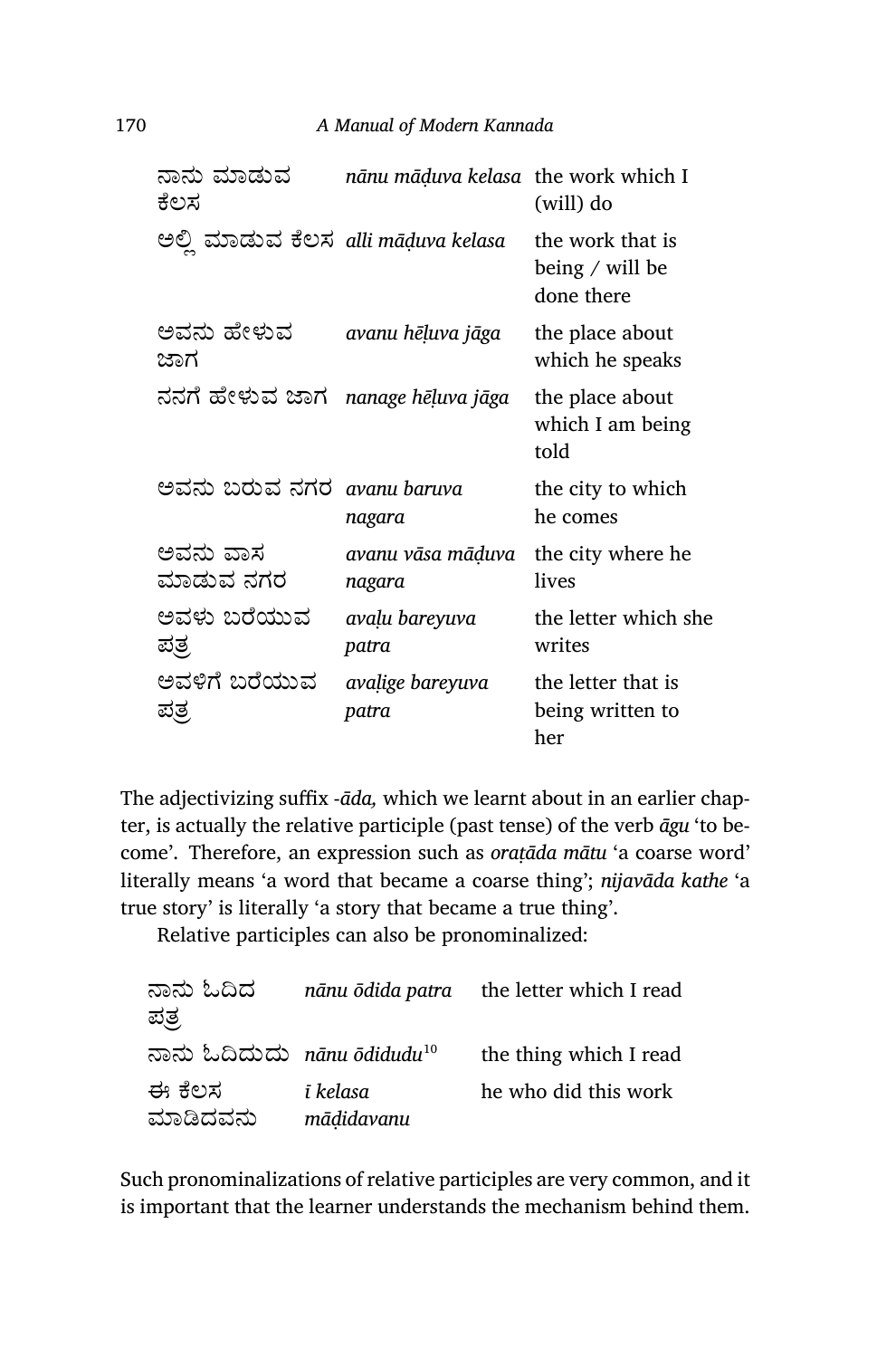| ನಡೆಯುವ<br>ಹುಡುಗ |            | nadeyuva huduga a boy who is walking $\alpha$ a<br>walking boy |
|-----------------|------------|----------------------------------------------------------------|
| ಅರಳಿದ ಹೂ        | aralida hū | a blossomed flower / a<br>flower that has bloomed              |

When in lesson 1 the pronouns were discussed, it was shown that the pronouns for the third person are actually pronominalization endings that are preceded by demonstrative prefixes for 'distance' or 'proximity' as possible attributes of the person that are expressed in the ending (a male *‑vanu,* a female *‑vaḷu,* etc.). But all kinds of attributes are imaginable. We have already come cross pronominalized genitives of nouns and adjectival expressions (such as *kelasada-vaḷu* and *cikka-vanu*). Relative participles, too, are attributes, and they can be pronominalized. Just as it is possible to speak of 'he' ('that male person') as ಅವನು *a-vanu* 'distant-male-person', it is possible to, for instance, speak of 'he who wrote' as ಬೆದವನು *bare-d-a-vanu* ('writing-[past tense]-male-person'), or 'she who walked' as ನೆದವಳು *naḍe-d-a-vaḷu* ('walking-[past tense] female-person'). In this example, instead of the simple prefixed *a* 'distant', we have something more complex, namely, a relative participle based on the verb root ಬೆ *bare* 'to write', plus the marker -*d-* for the past tense (which creates a stem for the past tense) and the suffix *-a*which indicates a connection between this past stem and that which follows (in these examples the masculine suffix *-vanu* or the feminine suffix *-vaḷu*). This type of word is a **pronominalized relative participle,** because the resulting word behaves grammatically like a pronoun.

In the above two phrases, the two relative participles *naḍeyuva* and *araḷida* are attributive words: they provide additional information about the nouns that follow ('boy', 'flower'). Pronominalization suffixes can be added to them:

| nadeyuva    | -vanu         | nadeyuvavanu              |
|-------------|---------------|---------------------------|
| (walking)   | (male person) | he who walks              |
| aralida     | -du           | aralidudu <sup>11</sup>   |
| (blossomed) | (thing)       | the one that<br>blossomed |

A word such as *naḍeyuvavanu* can be inflected, exactly like the corresponding pronouns (*avanu* etc.). In the following table we see examples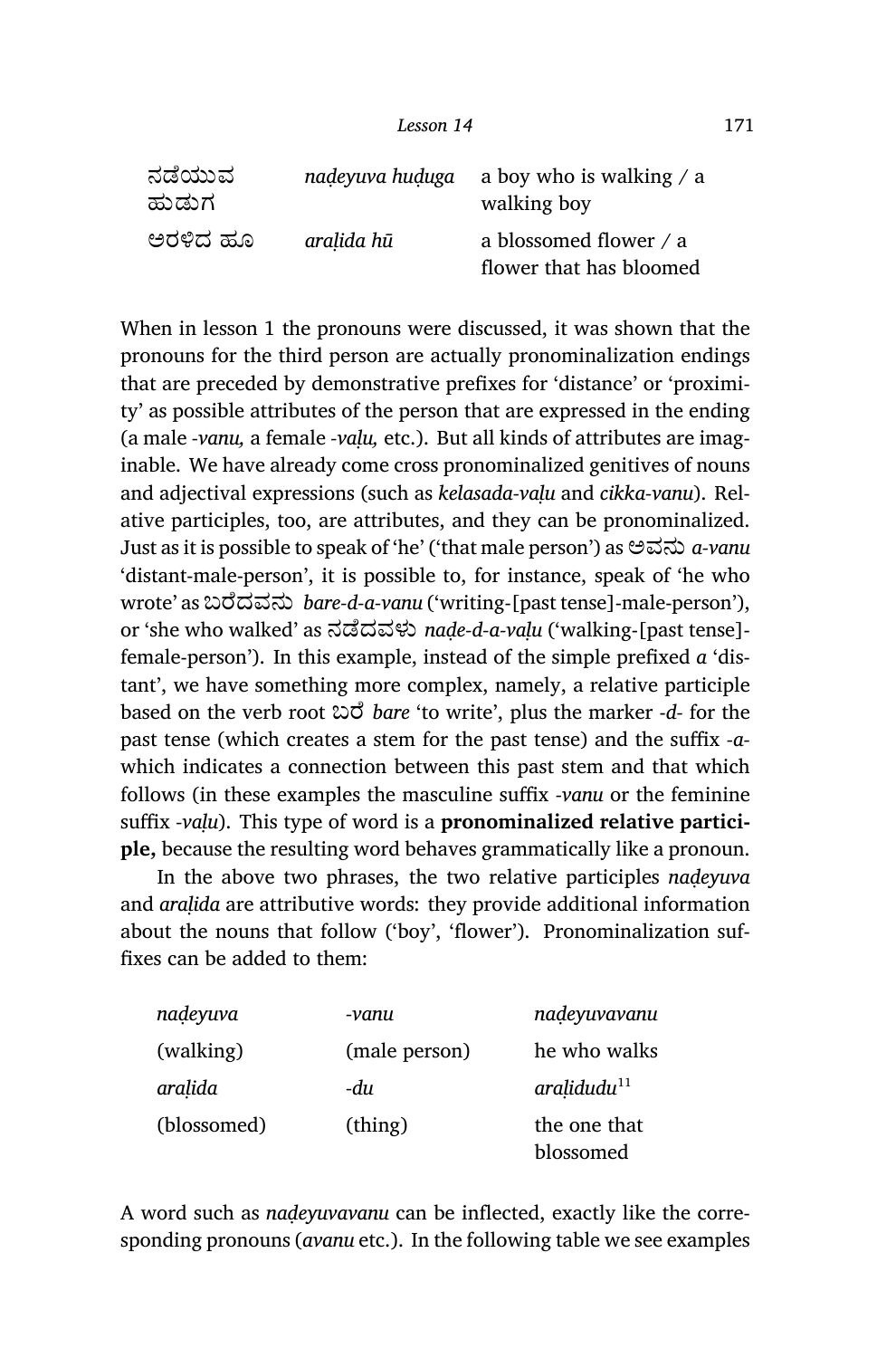of two such pronominalized relative participles in the accusative case, recognizable by the distinctive case suffix ‑*annu:*

| ನಡೆಯುವ<br>ಹುಡುಗನನ್ನು<br>ಕರೆಯುತ್ತೇನೆ | nadeyuva<br>huduganannu<br>kareyuttēne | I call the boy who is<br>walking                                      |
|-------------------------------------|----------------------------------------|-----------------------------------------------------------------------|
| ನಡೆಯುವವನನ್ನು<br>ಕರೆಯುತ್ತೇನೆ         | nadeyuvavanannu<br>kareyuttēne         | I call the one who is<br>walking<br>(walking-[male]-person<br>I call) |
| ಅರಳಿದ ಹೂವನ್ನು<br>ನೋಡಿದೆನು           | aralida hūvannu<br>nōdidenu            | I saw the flower that<br>blossomed                                    |
| ಅರಳಿದುದನ್ನು<br>ನೋಡಿದೆನು             | aralidudannu<br>nōdidenu               | I saw the one that<br>blossomed<br>(blossomed-thing I saw)            |

We can also use these pronominalized relative participles to say something about (for instance) a boy who came home and saw the flower that blossomed ('the one who came home saw the one that had blossomed' becomes 'home-to come-male-person [nominative] blossomedthing [accusative] saw [3rd person singular masculine]'):

| ಮನೆಗೆ ಬಂದವನು        | manege bamdavanu      |
|---------------------|-----------------------|
| ಅರಳಿದುದನ್ನು ನೋಡಿದನು | aralidudannu nōḍidanu |

A sentence such as this last one could be literally translated as 'the man who came home saw the thing that had blossomed', or, depending on the context of the sentence, 'when he came home he saw what had blossomed'. (We will see a more usual method of indicating time in lesson 18.) This same second sense could also be communicated by ಮೆೆ ಬಂದು ಅರĪದುದನು· ೋēದನು *manege baṃdu araḷidudannu nōḍidanu,* simply using a gerund.

A relative participle can also be combined with *aṣṭu* to create an expression that means 'as much as' or 'to the limit that the action *X* is done':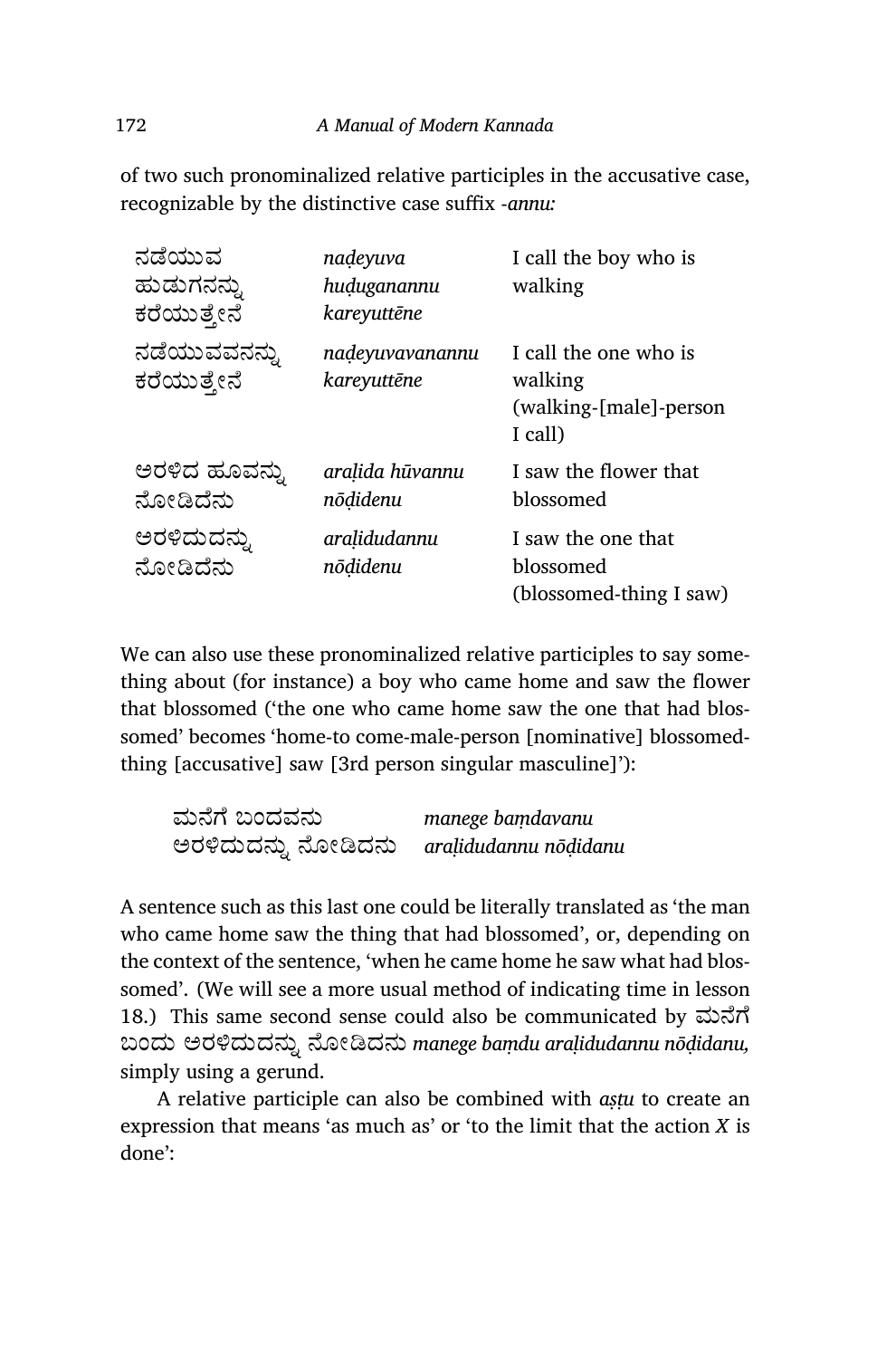ಅವನು ಹಾಡಿದಷ್ಟು ನಾನು ಹಾಡುವೆನು . *avanu hāḍidaṣṭu nānu hāḍuvenu* I will sing as much as he sang ('he sang-thatmuch I will sing')

Similarly, a relative participle can be combined with *āga* 'then' to create expressions of time (ಹಾಡಿದಾಗ *hādidāga* 'when [someone] had sung', ¢ೋಗು¡ಾಗ *hōguvāga* 'when [someone / something] goes', etc.) or  $w$ ith *hāge* or *amte* to create expressions of manner (ಹಾಡಿದಹಾಗೆ *hādidahāge* 'as [someone] had sung', ¢ೋಗುವಂೆ *hōguvaṃte* 'as [someone / something] goes', etc.). See also below, lesson 18.

#### **Interrogatives as relative words**

What was described above (attributive constructions with the so-called relative participle) is the typically Dravidian equivalent of Indo-European relative clauses. There is, however, another method in which one can express similar attributes without using a relative participle. This second method is generally considered a bit unnatural and clumsy, and its use is limited mainly to formal written language and literary usage.<sup>12</sup>

What in effect happens in such sentences is that the speaker asks a rhetorical question using an interrogative (a question word), ends the question with the suffix  $-\bar{o}$ , and then immediately answers the question himself:

| ನಾನು ನೆನ್ನೆ ಯಾವ<br>ಮನುಷ್ಯನನ್ನು<br>ನೋಡಿದೆನೋ<br>ಅವನು ಅಲ್ಲಿ<br>ಹೋಗುತ್ತಾನೆ | nānu nenne yāva<br>manusyanannu<br>nōḍidenō avanu alli<br>hōguttāne                                                     | the man whom I<br>saw yesterday goes<br>there |
|------------------------------------------------------------------------|-------------------------------------------------------------------------------------------------------------------------|-----------------------------------------------|
| ನನ್ನನ್ನು<br>ನೋಡಿದನೋ ನಾನು nānu avanige<br>ಅವನಿಗೆ ಪುಸ್ತಕ<br>ಕೊಟ್ಟೆನು     | ಯಾವ ಮನುಷ್ಯ ನೆನ್ನೆ <i>yāva manuṣya nenne</i> I gave a book to the<br>nannannu nōḍidanō man who saw me<br>pustaka kottenu | yesterday                                     |

Literally, what is said in these two sentences is "which man did I see yesterday? He goes there", and "which man saw me yesterday? I gave him a book".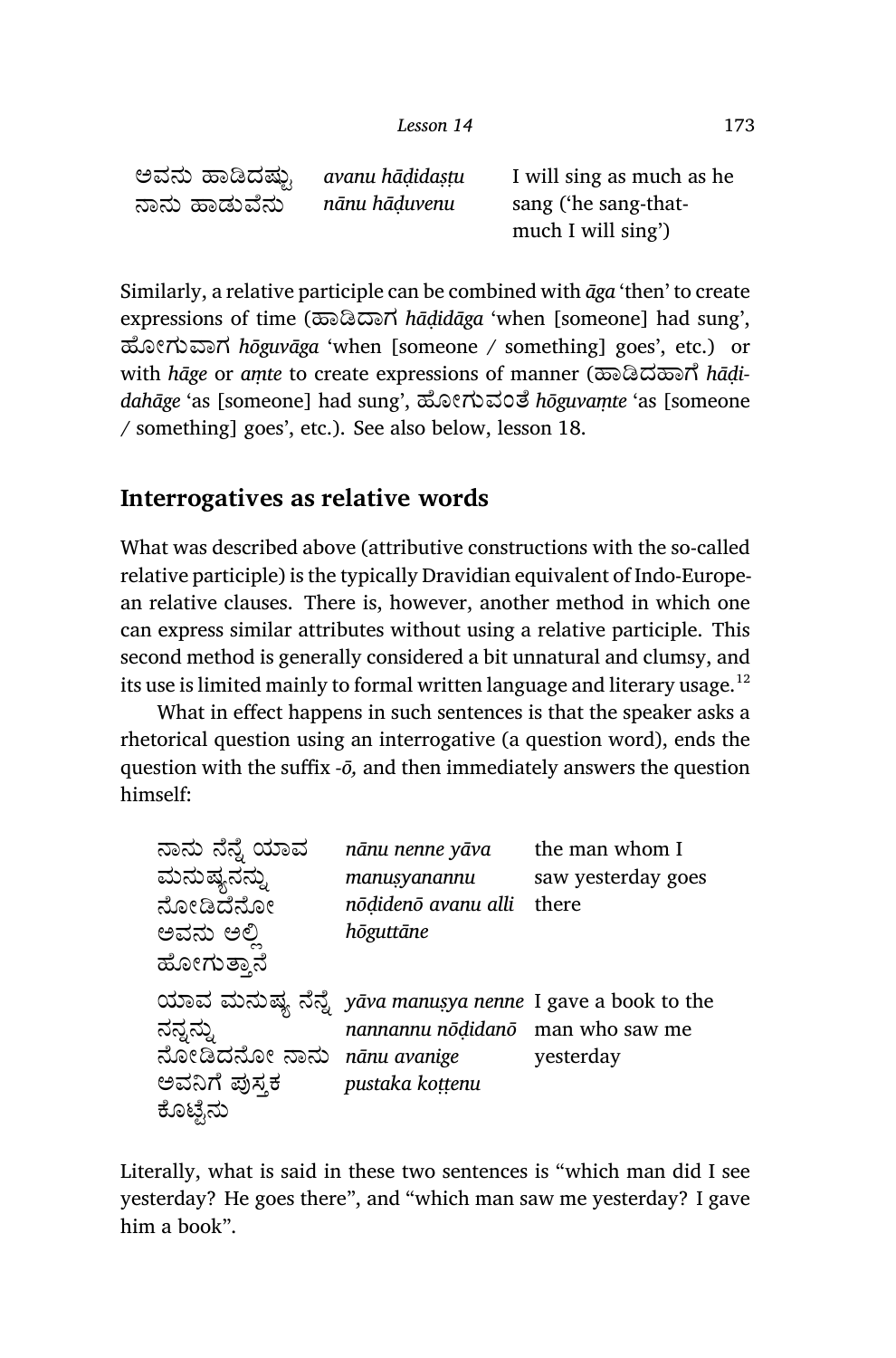The one advantage of this somewhat stilted construction is that anything in the composite message can be precisely relativized by pointing to it by means of a question word:

<u>ಸ್ತಾವು ಹಿಂದ್ಧ ಎಲ್ಲ nāvu himde elli bhēṭi I will see her where</u> ಭೇಟಿ ಆದೆವೋ ನಾನು ಅಲ್ಲಿ ಅವಳನ್ನು avaḷannu nōḍuvenu ನೋಡುವೆನು *ādevō nānu alli* we met before

Or more literally: "where did we meet before? I will see her there". Such quasi-questions can also be used in equative sentences:

| ಅವಳು ಎಷ್ಟು ಕೆಲಸ avaḷu eṣṭu kelasa |                    | I will not do so    |
|-----------------------------------|--------------------|---------------------|
| ಮಾಡಿದ್ದಾಳೋ ನಾನು māḍiddāḷō nānu    |                    | much work as she    |
| (ಅಷ್ರು)                           | (aştu) māduvudilla | has done ('how      |
| ಮಾಡುವುದಿಲ್ಲ                       |                    | much work has she   |
|                                   |                    | done? I will not do |
|                                   |                    | so much')           |

Curiously enough, although this construction is considered clumsy and artificial and is rarely used, whether in conversation or in writing, a shortened form is often used colloquially to express doubt about something:

| ಅವನು ಯಾವಾಗ                | avanu yāvāga       | [I] don't know                |
|---------------------------|--------------------|-------------------------------|
| ಬರುತ್ತಾನೋ                 | baruttānō gottilla | when he'll come <sup>13</sup> |
| ಗೊತ್ತಿಲ್ಲ                 |                    |                               |
| ನಗಬೇಕೋ                    | nagabēkō aļabēkō   | I don't know                  |
| ಅಳಬೇಕೋ ಗೊತ್ತಿಲ್ಲ gottilla |                    | whether I should              |
|                           |                    | laugh or cry                  |

More literally: "When will he come? It is not known", and "Should one laugh? Should one cry? It is not known".

#### **Cultural note**

When less sophisticated speakers of Kannada, typically in rural areas, tell stories, they will often interrupt the flow of their story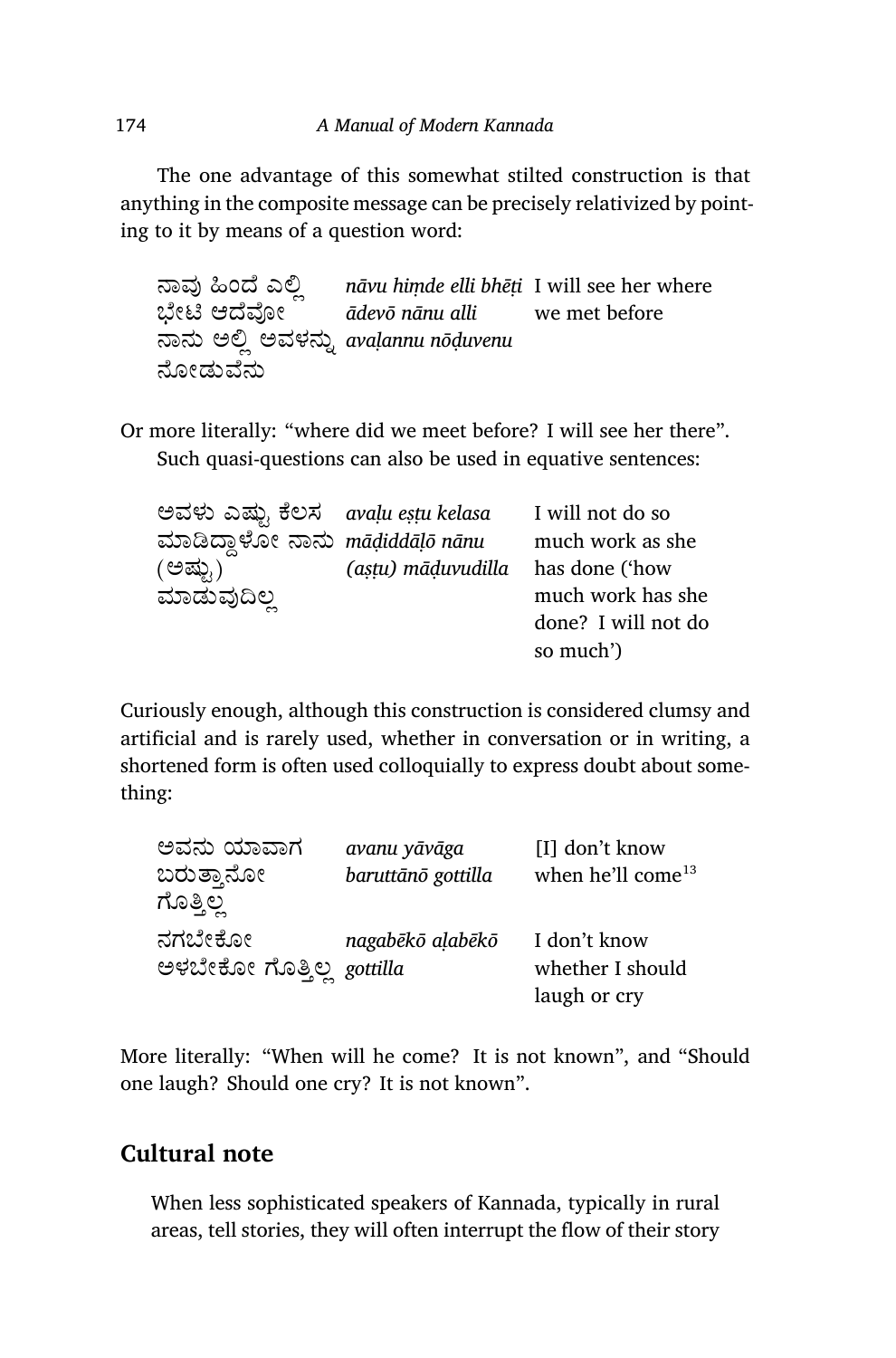to ask questions that help to clarify details of the story. The storyteller may say something like ಆ ಮೇಲೆ ನಾನು ಬಾವಿಗೆ ಹೋದೆ. ಎಲ್ಲಿ ? ಆ ಬಾವಿಯ ಪಕ್ಕದಲ್ಲಿ ಸುಬ್ಬಣ್ಣನ ಮನೆ ಇದೆ, ಅಲ್ಲವಾ ? ಅಲ್ಲಿ ಹೋದೆ. ಅಲ್ಲಿ ಚಂಧ್ರು ಸಿಕ್ಕೆ. ಯಾರು ಚಂದ್ರು? ಅಂಗಡಿಯವನು. ಅವನು Įಕ¤ *Ā mēle nānu bāvige hōde. Elli? Ā bāviya pakkadalli Subbaṇṇana mane ide, allavā? Alli hōde. Alli Caṃdru sikka. Yāru Caṃdru? Aṃgaḍiyavanu. Avanu sikka* ("Then I went to the well. Where? Next to that well is Subbanna's house, isn't it? I went there. There I met Caṃdru. Who is Caṃdru? The shopkeeper. I met him"). This is much more long-winded than ಆ ಮೇಲೆ ನಾನು ಸುಬ್ಬಣ್ಣನ ಮನೆಯ ಪಕ್ಕದಲ್ಲಿರುವ ಬಾವಿಗೆ ಹೋದಾಗ ಅಲ್ಲಿ ಅಂಗēಯವಾದ ಚಂದು¾ Įಕ¤ *Ā mēle nānu Subbaṇṇana maneya pakka dalli ruva bāvige hōdāga alli Caṃdru sikka* "Then, after I had gone to the well next to Subbanna's house, I met Camdru there". But simple people tend to tell their stories in the aforementioned halting manner, avoiding the usage of more than one relative participle in more complex sentences (here *iruva and hōda*). Often writers will imitate this style in their novels and stories to evoke a rural setting.

#### **Exercise**

Read and translate the following sentences:

- ೧. ನಾವು ಮಾತನಾಡಿದ ವಿಷಯ ಮುಖ್ಯವಾಗಿದೆ.
- ೨. ನೀವು ಭಾಗವಹಿಸಿದ ಸಮ್ಮೇಳನಕ್ಕೆ ತುಂಬ ಜನ ಬಂದರು.
- ೩. ನಾವು ಕೇಳುವ ಸಂಗೀತ ಚೆನ್ನಾಗಿದೆ.
- ೪. ನೀವು ಬರೆಯುವ ಪತ್ರ ಯಾರಿಗೋಸ್ಕರ ಇದೆ?
- ೫. ಅಧ್ಯಾಪಕರು ಹೇಳಿದ ಪಾಠ ತುಂಬ ಕ್ಷಿಷ್ಟ.
- ೬. ನನ್ನ ಮಗು ಬೆಳೆದ ಊರು ಸುಂದರವಾಗಿದೆ.
- ೭. ಪುರೋಹಿತರು ಮಲಗಿದ ಜಾಗದಲ್ಲಿ ತುಂಬ ನೆರಳು ಇದೆ.
- ೮. ನಾಳೆ ನೀವು ಸುದ್ದಿ ಓದುವ ಪ್ರತ್ರಿಕೆಯಲ್ಲಿ ನಾನು ನಿಜವಾಗಿ ಹೇಳಿದ ಮಾತುಗಳು ಇರುವುದಿಲ್ಲ.
- ೯. ಅವರು ಹೇಳಿದ ಹಾಗೆ ಇಲ್ಲಿ ಒಳ್ಳೆಯ ಹಣ್ಣುಗಳು ಸಿಗುತ್ತವೆ.

೧೦. ನಾನು ಕೇಳಿದ ಪ್ರಶ್ನೆಗೆ ಉತ್ತರ ಬಂದಿದೆ.

೧೧. ತುಂಬ ಹೆಮ್ಮೆಯಿಂದ ಮಾಡಿದ ಕೆಲಸದ ಬಗ್ಗೆ ಹೇಳಿದ.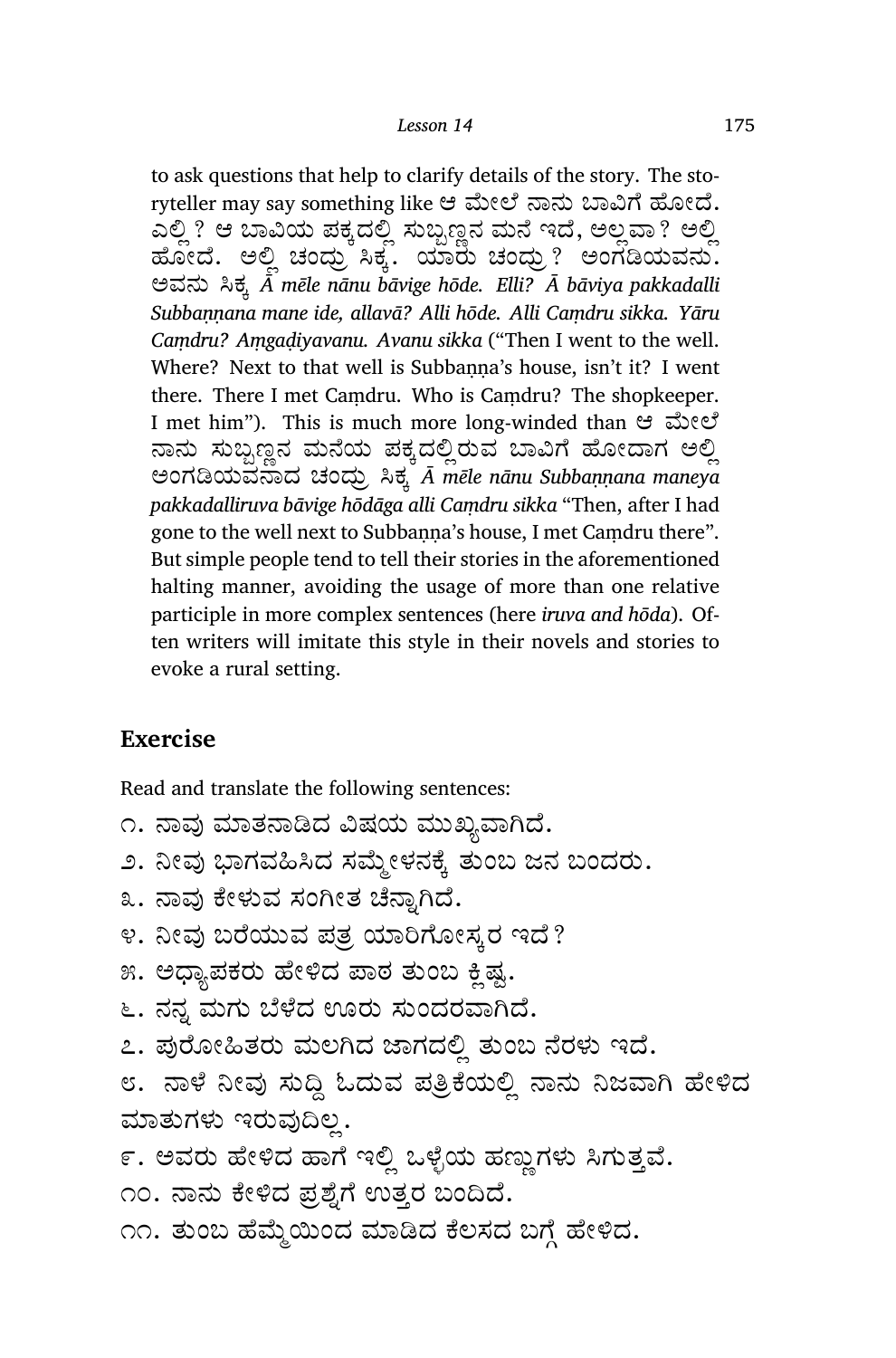೧೨. ನೀವು ಹೇಳಿದ್ದು ಚೆನ್ನಾಗಿದೆ. ೧೩. ನಮ್ಮ ತಮ್ಮ ಹೇಳಿದ್ದರಿಂದ ನನಗೆ ಕೋಪ ಬಂತು.<sup>14</sup> ೧೪. ಗ್ರಂಥಾಲಯಕ್ಕೆ ಹೋದವನು ನನ್ನ ತಮ್ಮ. ೧೫. ನಾನು ಗ್ರಂಥಪಾಲಕ, ಗ್ರಂಥಾಲಯಕ್ಕೆ ಬರುವವರಿಗೆ ನಾನು ಸಹಾಯ ಮಾಡುತ್ತೇನೆ.

## **Vocabulary**

| ಅಧ್ಯಾಪಕ | adhyāpaka               | teacher                      |
|---------|-------------------------|------------------------------|
| ಅರಳು    | araļu                   | to bloom, blossom            |
| ಕೋಪ     | kōpa                    | anger                        |
|         | ಗ್ರಂಥಪಾಲಕ graṃthapālaka | librarian                    |
|         | ಗ್ರಂಥಾಲಯ graṃthālaya    | library                      |
| ಜಾಗ     | jāga                    | spot, place                  |
| ತಮ್ಮ    | tamma                   | younger brother              |
| ನೆರಳು   | neraļu                  | shade, shadow                |
| ಪ್ರತಿಕೆ | patrike                 | magazine                     |
| ಪಾಠ     | pāṭha                   | lesson                       |
| ಪುರೋಹಿತ | purōhita                | priest                       |
| ಮಾತನಾಡು | mātanāḍu                | to speak                     |
| ಮಾತು    | mātu                    | word, utterance              |
| ವಾಸ     | vāsa                    | living, dwelling             |
| ಸಹಾಯ    | sahāya                  | help                         |
| ಸಿಗು    | sigu                    | to be obtained, to be<br>met |
| ಸುದ್ದಿ  | suddi                   | news, message                |
| ಹೆಮ್ಮೆ  | hemme                   | pride                        |
|         |                         |                              |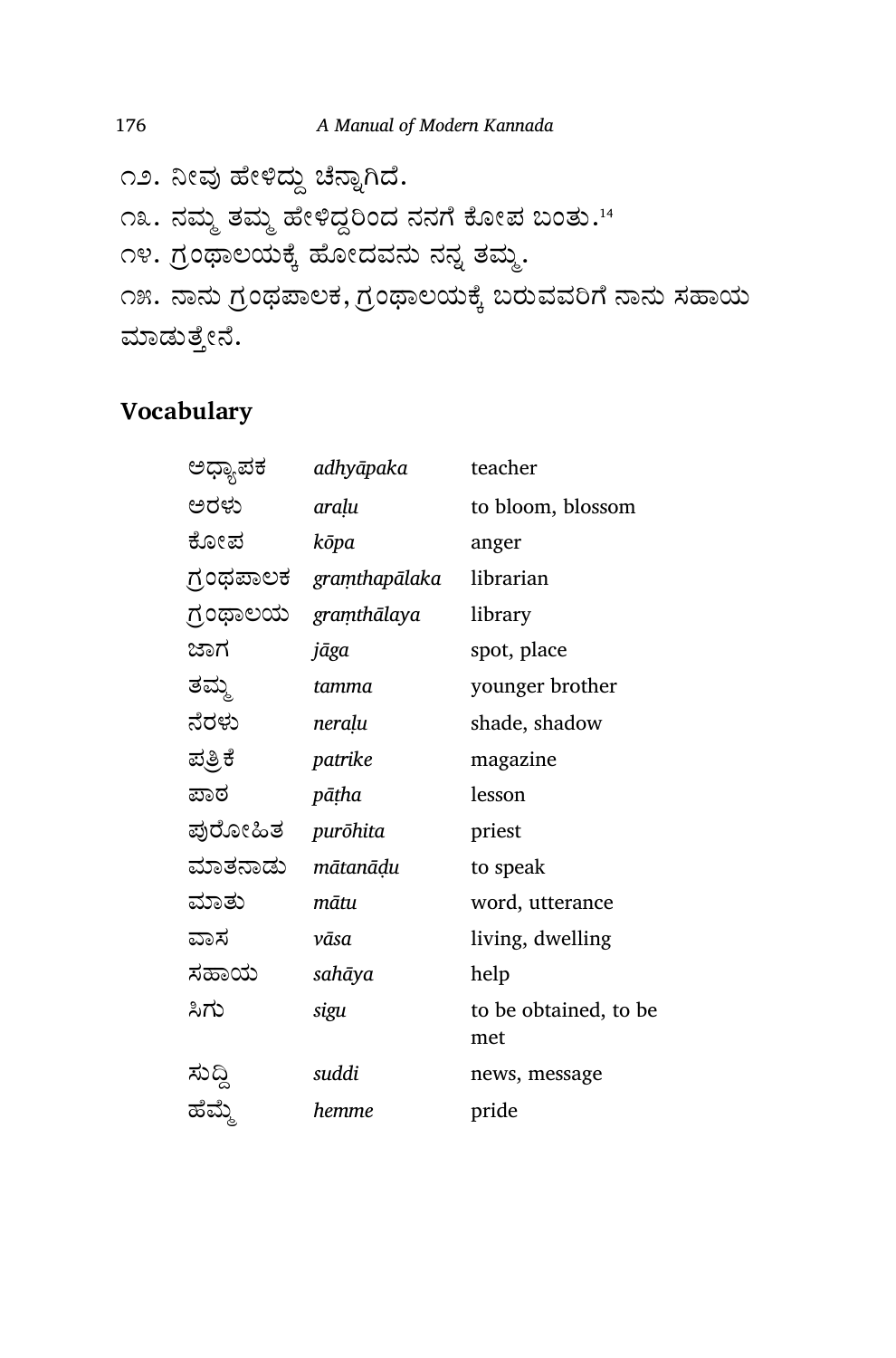#### *Notes*

 $1$  A kind of quasi-relative clauses can, however, be constructed in what should be considered a Dravidian imitation of an Indo-European relative construction. This will be discussed later in this lesson.

 $2$  This is also the case in nominal sentences, as we shall see further below.

3 In some other European languages, like German, the corresponding *Der gestern von mir gesehene Mann geht dort* sounds considerably less artificial. This kind of construction is far more common in German, Dutch and several other languages, and in its word order resembles the Dravidian construction somewhat, although of course the grammatical case of the agent is different, and (very importantly) a relative participle is not passive.

<sup>4</sup> One could also consider naming this verb form a 'verbal adjective' or 'verbal attribute', which are more precise terms, because strictly speaking there is no 'relativeness' in this form; but the term 'relative participle' has already become rather established.

<sup>5</sup> This 'literal' English reproduction of the Kannada sentence is confusing because English has no accusative case endings. The Kannada sentence is clear to a native speaker.

 $^6$  In explanations of verb conjugations as given in indigenous Kannada grammars, the past stem of a verb like *nōḍu* is given as *nōḍida,* i.e., like the relative participle, and the final *a* is elided before the initial vowel of the personal ending.

<sup>7</sup> This is of course the foremost golden rule of all good translating: **never switch off your mind, but think along with the author.** But in the case of relative participles, the obvious truth of this rule becomes still clearer than usual.

<sup>8</sup> The Indian translator evidently did not understand the use of Indo-European participles.

 $\frac{1}{9}$  This is one indication that the present tense in Kannada is a relatively late development in the history of the language.

<sup>10</sup> Note that the form *ōdidadu* is considered equally correct. Just as in the case of words like *yāvudu / yāvadu,* this form has a regional (northern) flavour. In quick speech, one often hears the shortened form *ōdiddu,* which nowadays is also found in writing.

<sup>11</sup> Cf. the previous note: the form *araḷidadu* is considered equally correct, and one also finds the shortened form *araḷiddu,* which nowadays is also found in writing.

 $12$  Sridhar quotes an unpublished doctoral thesis submitted in 1970, in which Kannada and Konkani syntactic structures are compared in support of the view that this second method has been borrowed from Indo-Aryan (i.e., the subfamily of the Indo-European languages in northern India). See Sridhar 1990: 47 (§1.1.2.3).

<sup>13</sup> See lesson 16 for an explanation of this extremely common expression ಗೊತ್ತಿಲ್ಲ gottilla 'knowledge is not'.